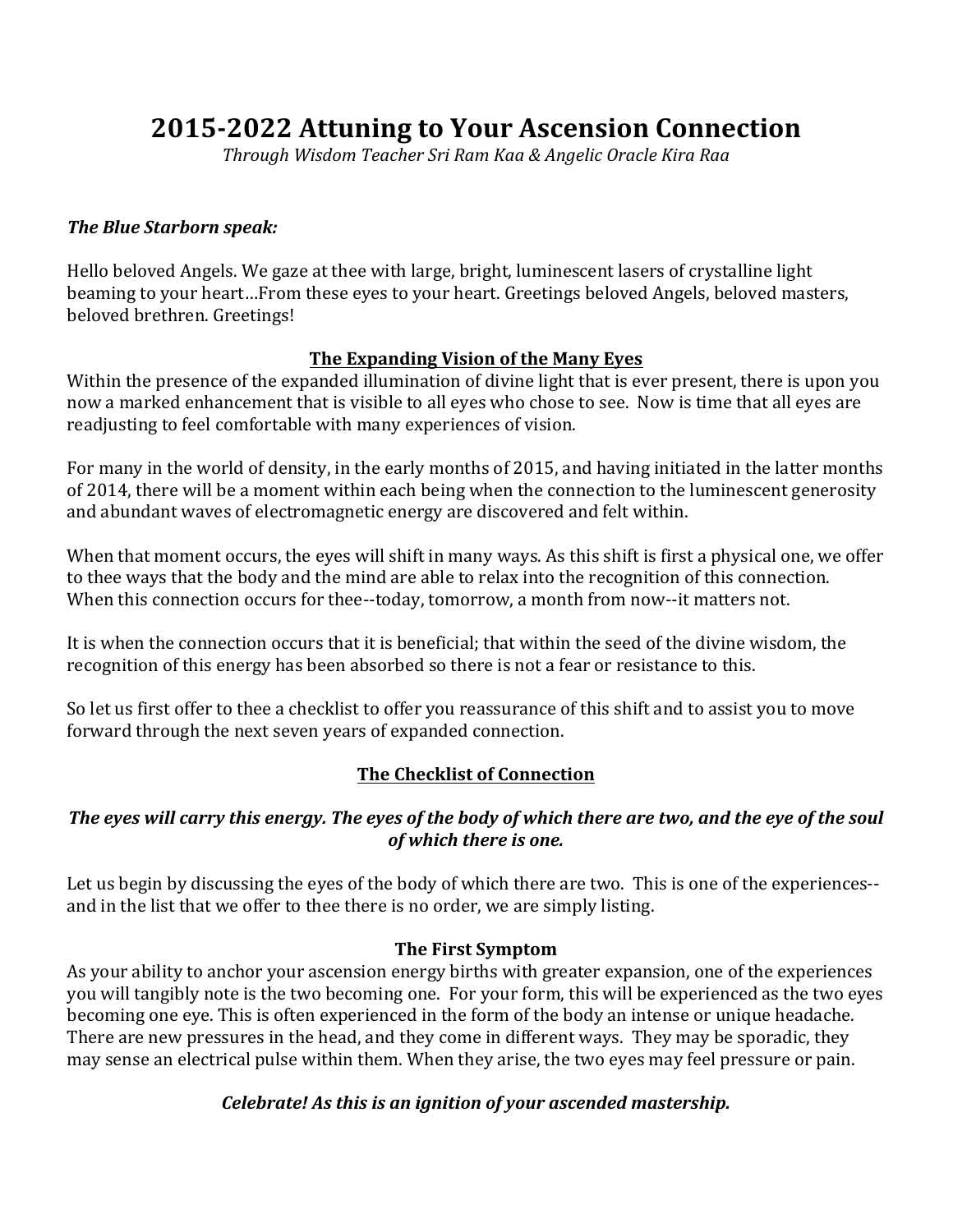There are simply movements of mastery that you can easily use to ease any and all discomfort.

Begin by taking the middle fingers of the hands and hold them as we are now<sup>1</sup>. You will first gaze through them, not at them. Notice the golden streams of energy that are coming through the fingertips toward thee. Notice this by gazing through the fingers as we are doing now. Take the middle fingers and bring them in front of the two eyes as you continue to focus straight ahead.

With the two middle fingers pointed in toward the eyes, the golden streams of light are easily received within. Simply hold them here as you breathe and restore yourself to a frequency of ascension.

Then invite these golden streams of light to lift up from your two eyes to your third eye. Overlap the middle fingers, again pointing straight ahead with the eyes. As you experience the golden streams of light at the third eve, gently move the connected fingers up, keeping your gaze straight ahead.

With your eyes open, move your fingers to the area just above the third eye, the area of your Star consciousness. You will feel great heat, expansion and illumination. After you connect with the heat, keeping the fingers approximately an inch away from your skin, lift up keeping the fingers connected. Take in a deep loving breath and then release, and notice the clarity.

# Feel the wind of the universe coming through you.

This is the first of the experiences of the eyes in the connection.



*Note: The above is the full sequence of the attunement of the eyes.* Allow yourself to practice this gift especially when you are experiencing any of the checklist symptoms.

 $\overline{a}$ 

*<sup>1</sup> Please refer to the complete photo sequence of this practice.*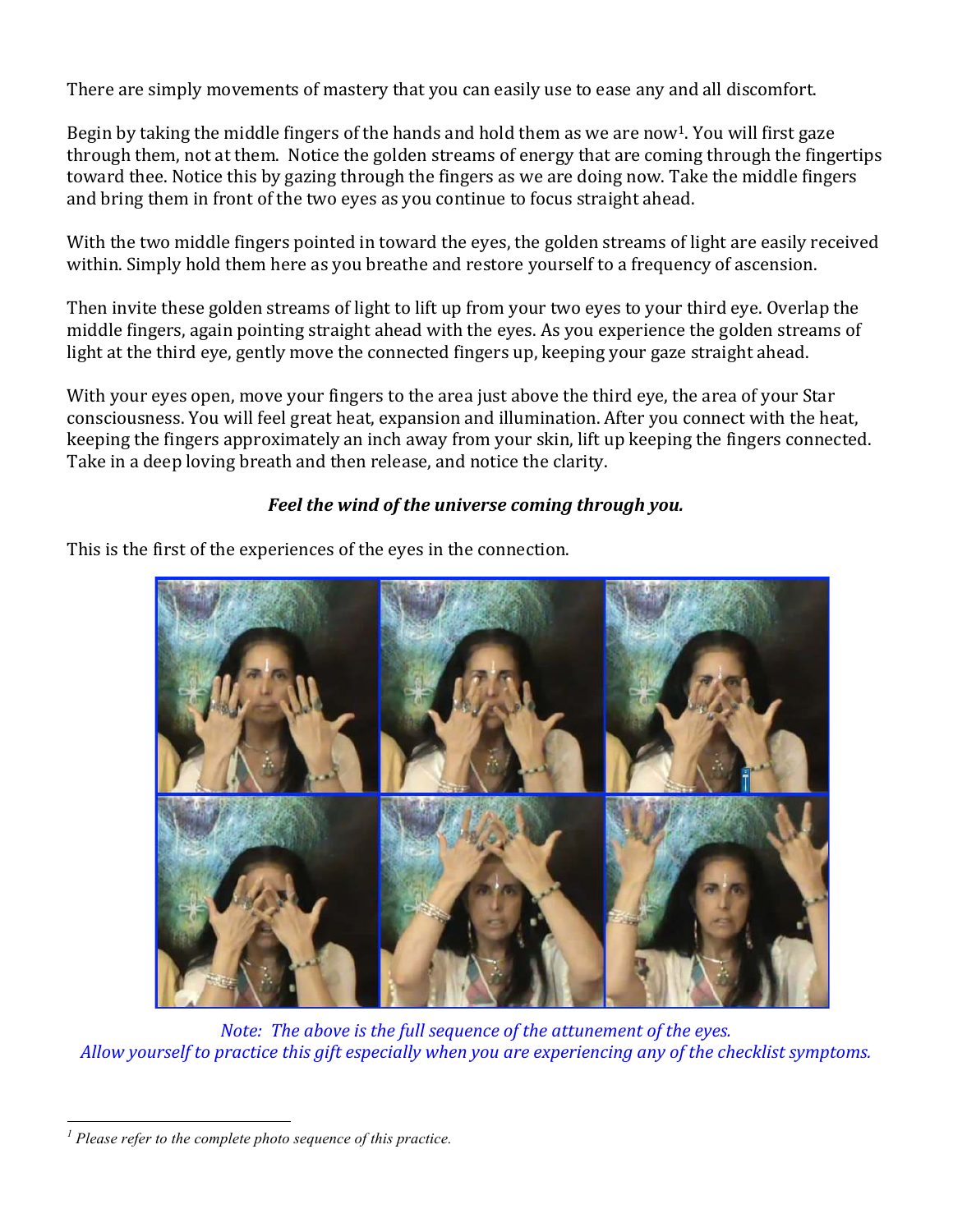### **The Second Symptom**

Another experience will be a sense of double or blurry vision. This can come from one eye or two eyes. It does not matter, as there will be a sense of this. Again the practice of bringing the hands up, noticing the rays of golden light emanating from the tips of the fingers then using the middle fingers as we have already described<sup>2</sup> is a simple and effective way to minimize any adjustment discomfort.

### The process we have already described is beneficial in the case of all of the experiences that we give you.

# **The Third Symptom**

You will begin to experience a waterfall of crystalline, silvery, shimmering platinum light. You may notice this out of one eye or both. You may notice this off to the side or straight ahead. You will notice as if there are waves of platinum silvery light waving in front of you.

It may appear as a watery liquid energy because indeed, in your world, it is. It may feel as if it has a harmony to the ears. This is part of the experience of allowing thy, *self*, to acclimate to this electromagnetic energy, this enhanced vibrational stabilization energy that is a rich component of the *ascension 
energy.*

### **The Fourth Symptom**

Another experience is a rich, deep harmony in the ears which may be accompanied by a vision shift and slight pressure in the area of the head. This energy in the ears is actually emanating from the eyes. This is why there is a sense of pressure, and the sense of a hum that is coming forward.

# **Stabilizing Through the Symptoms**

These are the *primary* physical experiences that will assist thee to understand that the moment of connection has arrived, and they will continue to grow and enhance for the next seven years. As you offer yourself the gift of unification of golden light at the eyes, the third eye, and star consciousness, you will experience greater ease, clarity and stabilization of your ascension process.

### This is the first of the sequence of electromagnetic alignments that assist the physical form to both allow and agree to the full illumination of enlightenment. This opens the energetic support to be lighter, buoyant, and available to lift through the illusion of the densified world.

# **The Single Eye of the Soul**

We wish to share with thee about the single eye of the soul. We hold the hands like this<sup>3</sup>, the single "I" of the soul. This single "I" of the soul is not the '*I*' that expresses in density.

# The single "I" of the soul is indeed an eye. An eye. An eye.

# We take the "I" and turn it into the eye...an eye of the soul.

 $\overline{a}$ 

*<sup>2</sup> This is referring to the practice that is described in detail on the previous page of this text.* 

*<sup>3</sup> Referring to the photo sequence posted on the next page.*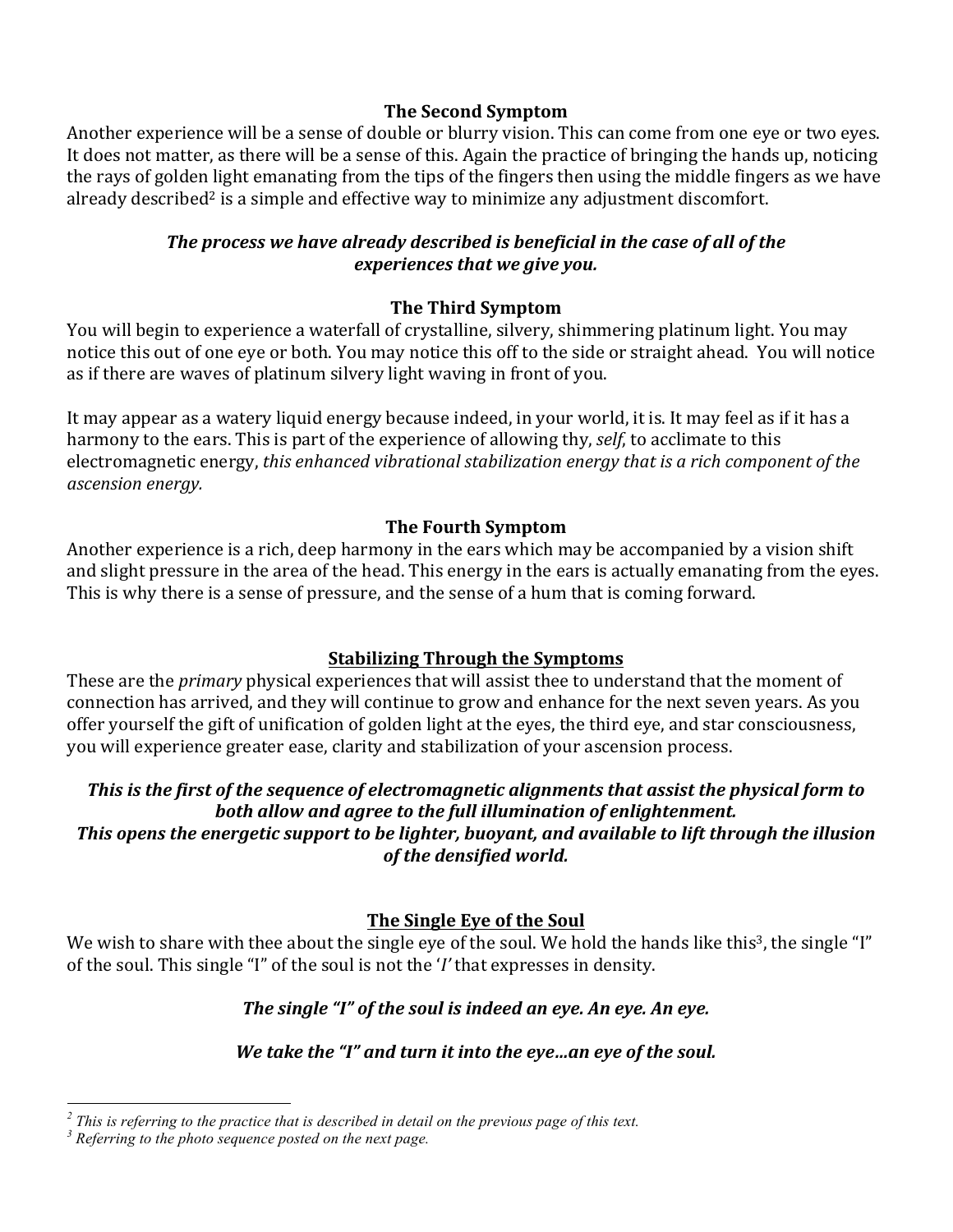### It is a heart that sees all because it is connected with the harmony of the universe. It is again the single "I" that has become the eye of the heart, the single harmony of the universe.

We offer this sequence of mudras for unifying the eye of the soul, that has become the eye of the heart, that becomes one with the single harmony of the universe. This is the active presence of all of 2015.



The eye of the soul that has become the eye of the heart that becomes one with the single harmony of the universe.

The energy of these times is inviting you to release words and connect with the energy around thee. As you repeat these mudras the more that you will reveal to thyself and to the universe that vour connection is complete.

As the year ahead pulses and moves with great energetic shifts, the vast majority of humanity will seek greater "assistance" to navigate these pulses if they are met with resistance and fear. To embrace these gifts with understanding and energetic acceptance will open a doorway of divine connection that is bringing the blessing of universal illumination.

# **The Symptoms of Anchoring Illumination**

As one that is open to this divine doorway, the experiences that you will confirm your connection is completing are:

*Number one:* You will be aware and experiencing the physical eyes, the two eyes as they receive. You will experience fullness, perhaps an ache, and then connection. You will notice pressure or the feeling of the tones, and then you will discover more.

*Number two:* A symptom of this expansionary eye, the "I" that is becoming the eye, is that you will also begin to have a greater precognition of events.